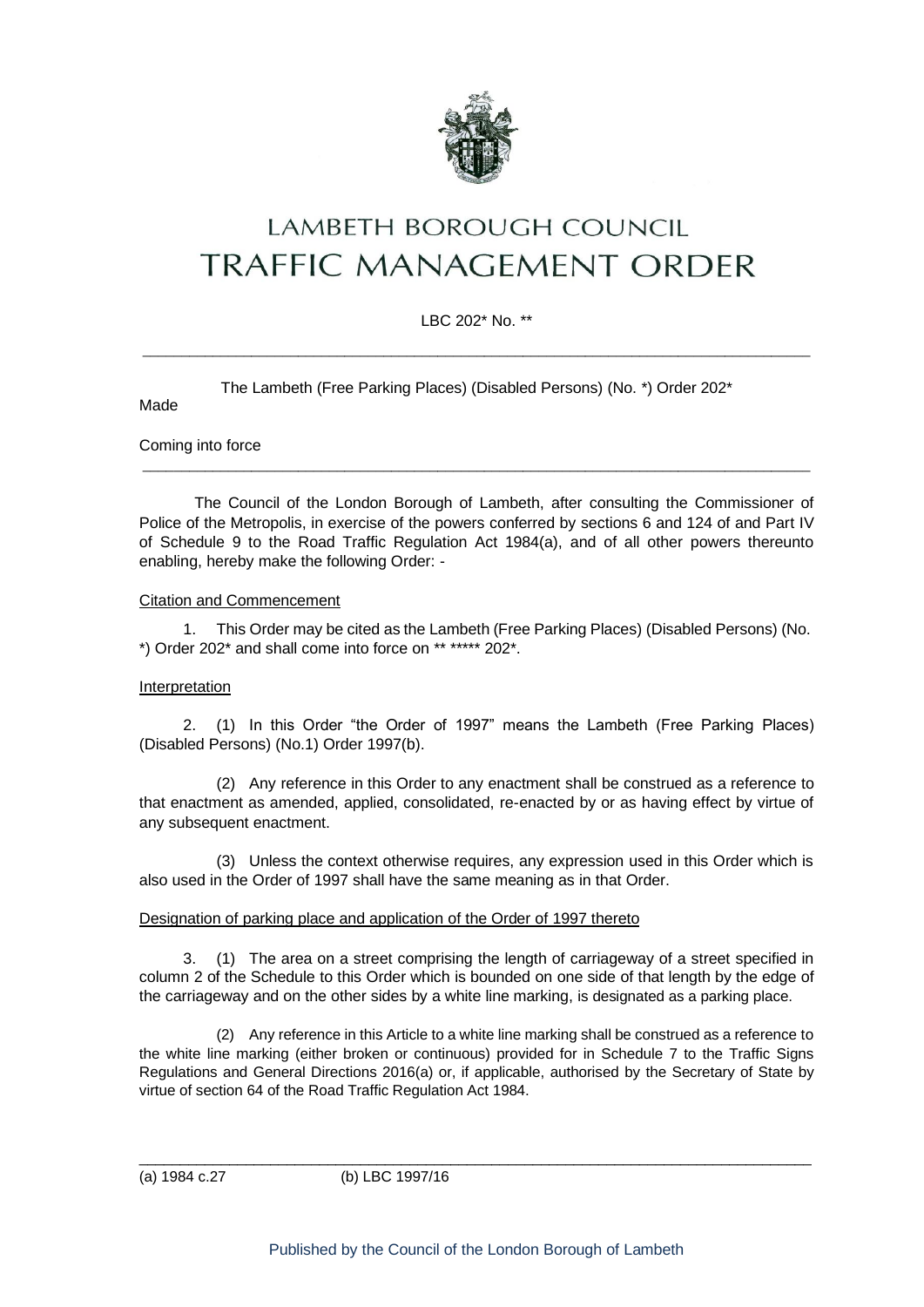(3) The provisions of the Order of 1997 (other than Articles 3 and 13) shall apply to the area designated as a parking place by this Order as if in those provisions any reference to a parking place included a reference to the area designated as a parking place by this Order and as if any reference to the Schedule to the Order of 1997 included a reference to the Schedule to this Order.

#### Placing of traffic signs

4. The Council shall place and maintain traffic signs indicating the limits of the parking place and that such parking place may only be used by the vehicles referred to in Article 4 of the Order of 1997.

Dated this \*\*\*\*\* day of \*\*\*\*\*\* 202\*.

Ben Stevens Highway Network Manager